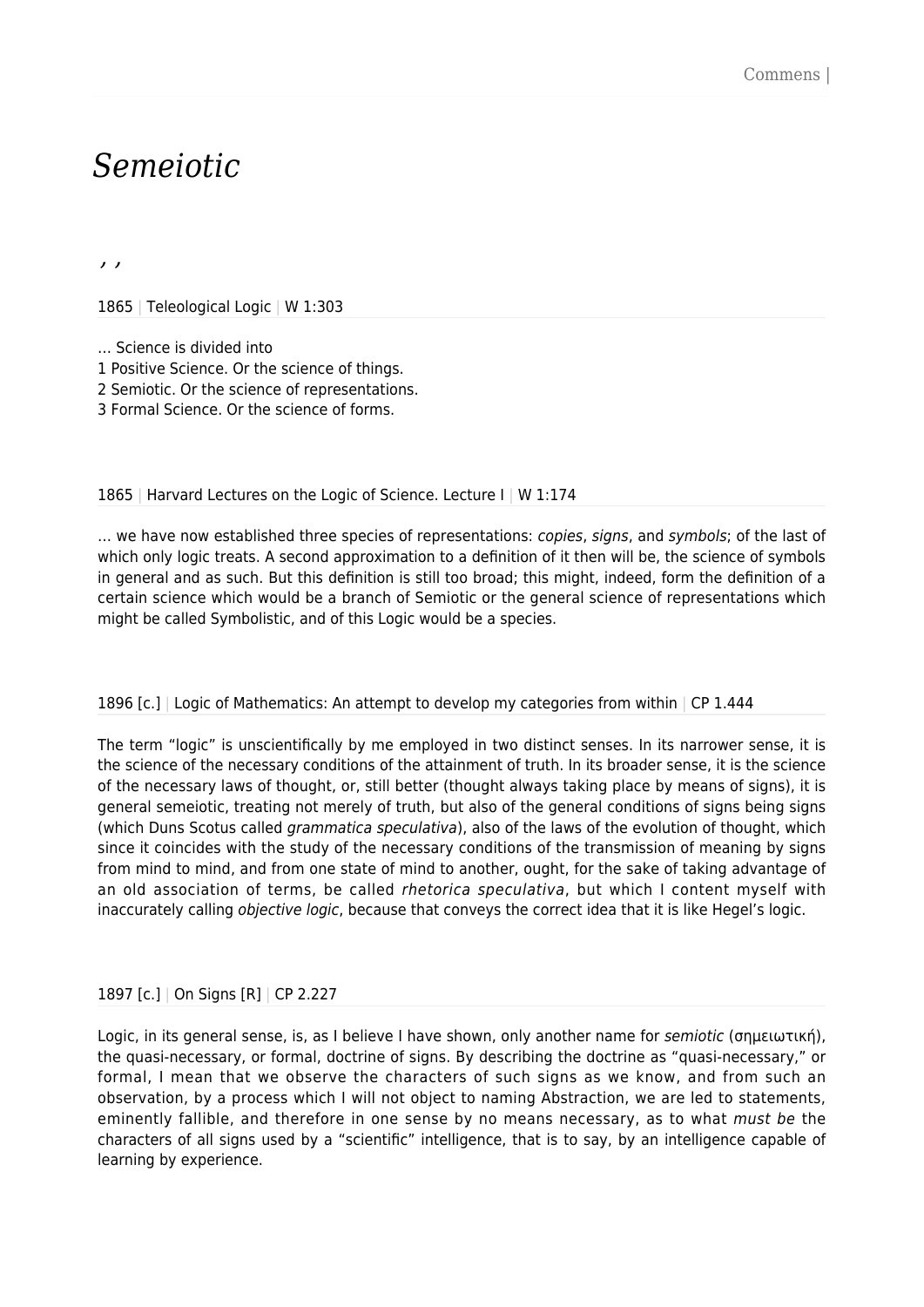# 1902 | Minute Logic: Chapter I. Intended Characters of this Treatise | MS [R] 425:117

That our thoughts are signs is an old and familiar doctrine. I show that it is only in so far as thoughts are signs, and particularly […] symbols, that they become subjects of logic; and further that the rules of logic are applicable to all symbols. Accordingly by regarding logic as a science of signs or formal semeiotic, and in the main as a science of symbols, or formal symbolic, we accurately cover its subject matter, and at the same time insure ourselves against all risk of being led astray into psychology. The word formal, in this connection, signifies that only the general conditions to which signs ought to conform are to be considered.

# From an earlier/discarded draft

1904 | Reason's Conscience: A Practical Treatise on the Theory of Discovery; Wherein logic is conceived as Semeiotic | MS [R] 693:188-190

The study of languages ought to be based upon a study of the necessary conditions to which signs must conform in order to fulfill their functions as signs. I have gradually been led to conclude that it is best to identify logic with this study, notwithstanding its thus being made to include something which has no bearing upon the strength of arguments. For there is but little of this superfluous matter, - too little to make a separate science of, - and it is needed for its linguistic and rhetorical applications, as well as having a value simply as truth; and a simpler unity is thus given to logic. I might, therefore, very well call it speculative semeiotic.

Peirce did not date the manuscript "Reason's Conscience" (693). Nor does Richard Robin provide a date in his catalogue over Peirce's manuscripts. The dating is based on the year given by Carolyn Eisele in Historical Perspectives on Peirce's Logic of Science. MB

1904 | Ideas, Stray or Stolen, about scientific writing. No. 1 | EP 2:327

The speculative rhetoric that we are speaking of is a branch of the analytical study of the essential conditions to which all signs are subject, - a science named semeiotics, though identified by many thinkers with logic.

1904 | A Brief Intellectual Autobiography by Charles Sanders Peirce | Peirce, 1983, p. 73; MS [R] L107:25

Logic is by P. made synonymous with semeiotic, the pure theory of signs, in general.

This quote has been taken from Kenneth Laine Ketner's 1983 reconstruction of Peirce's 'Autobiography'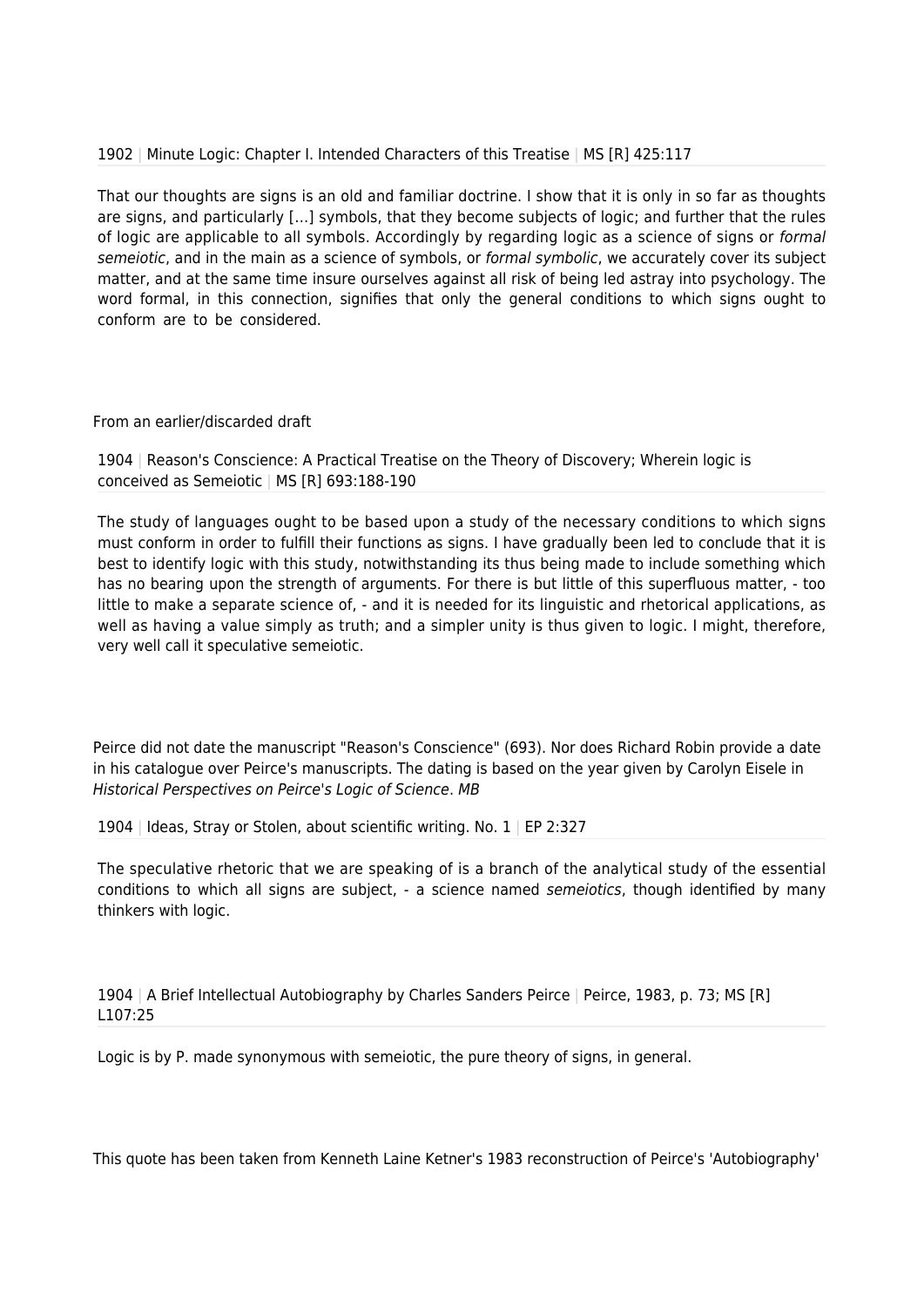# 1906 | Phaneroscopy | CP 4.9

The highest kind of symbol is one which signifies a growth, or self-development, of thought, and it is of that alone that a moving representation is possible; and accordingly, the central problem of logic is to say whether one given thought is truly, i.e., is adapted to be, a development of a given other or not. In other words, it is the critic of arguments. Accordingly, in my early papers I limited logic to the study of this problem. But since then, I have formed the opinion that the proper sphere of any science in a given stage of development of science is the study of such questions as one social group of men can properly devote their lives to answering; and it seems to me that in the present state of our knowledge of signs, the whole doctrine of the classification of signs and of what is essential to a given kind of sign, must be studied by one group of investigators. Therefore, I extend logic to embrace all the necessary principles of semeiotic, and I recognize a logic of icons, and a logic of indices, as well as a logic of symbols; and in this last I recognize three divisions: Stecheotic (or stoicheiology), which I formerly called Speculative Grammar; Critic, which I formerly called Logic; and Methodeutic, which I formerly called Speculative Rhetoric.

1906 [c.] | On the System of Existential Graphs Considered as an Instrument for the Investigation of Logic | MS [R] 499

…the science of the general constitution of signs, – the physiology of signs, cenoscopic semeiotics.

# 1907 | Pragmatism | EP 2:413

… when I said that those signs that have a logical interpretant are either general or closely connected with generals, this was not a scientific result, but only a strong impression due to a life-long study of the nature of signs. My excuse for not answering the question scientifically is that I am, as far as I know, a pioneer, or rather a backwoodsman, in the work of clearing and opening up what I call semiotic, that is, the doctrine of the essential nature and fundamental varieties of possible semiosis; and I find the field too vast, the labor too great, for a first-comer.

# 1908 | Letters to Lady Welby | CP 8.343

It seems to me that one of the first useful steps toward a science of semeiotic ({sémeiötiké}), or the cenoscopic science of signs, must be the accurate definition, or logical analysis, of the concepts of the science.

#### 1908 | Letters to Lady Welby | CP 8.378

"Significs" sounds to me narrower than Semeotic, since signification is only one of the two chief functions of signs; as the elegant and correct John of Salisbury notices, in referring to "quod fere in omnium ore celebre est, aliud scilicet esse quod appellatiua significant, et aliud esse quod nominant.